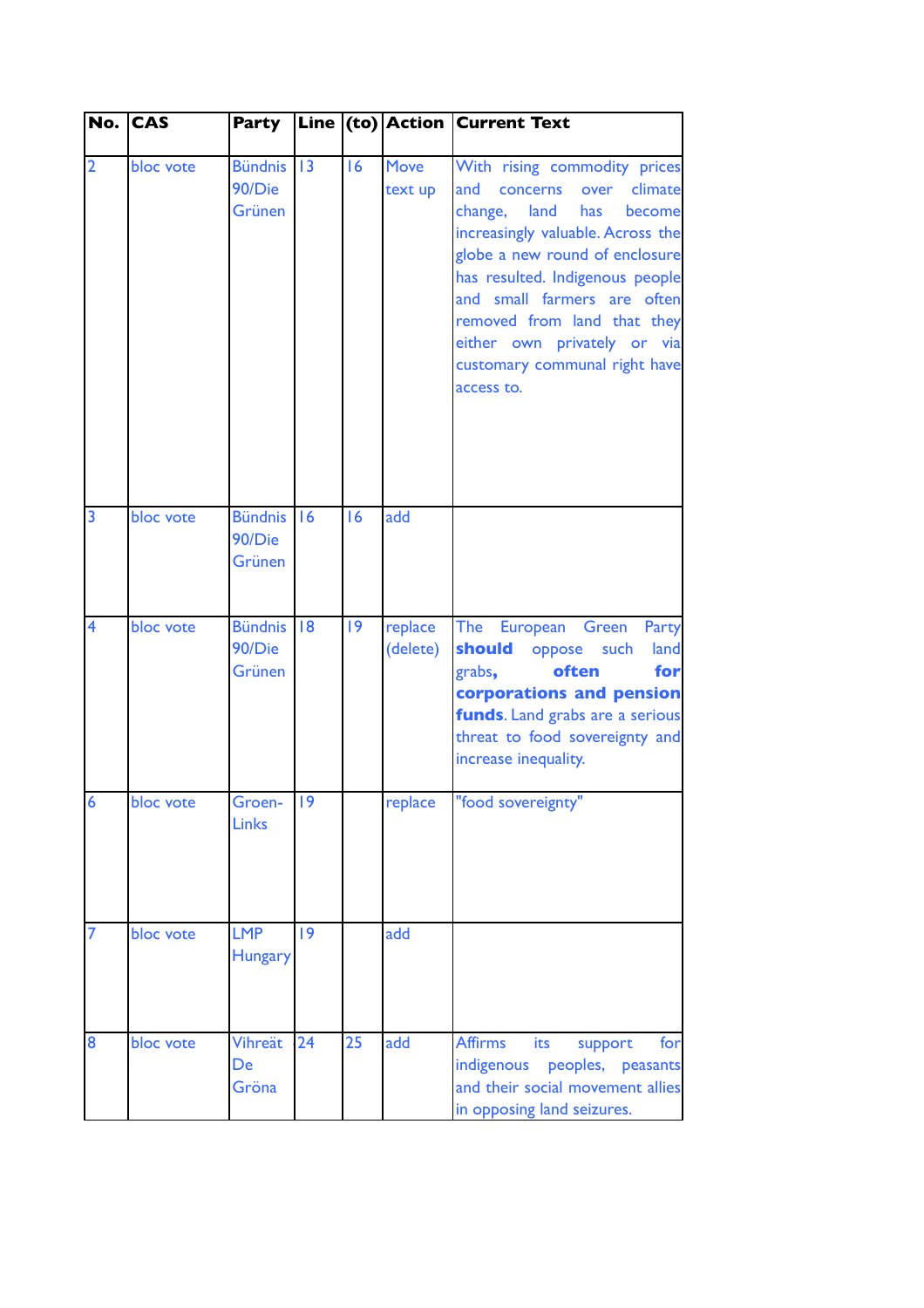| $\overline{9}$ | ok as<br>rephrased<br>bloc vote                         | <b>EGP</b><br>Commit<br>tee        | 33              |    | add                     |                                                                                                                                                                                                                                                                                                                                                     |
|----------------|---------------------------------------------------------|------------------------------------|-----------------|----|-------------------------|-----------------------------------------------------------------------------------------------------------------------------------------------------------------------------------------------------------------------------------------------------------------------------------------------------------------------------------------------------|
| 12             | bloc vote                                               | Vihreät<br>De<br>Gröna             | 39              |    | $\overline{\text{add}}$ | European Union<br>The<br>and<br>countries<br>should<br>European<br>adhere<br><b>Voluntary</b><br>the<br>to<br>Responsible<br><b>Guidelines</b><br>on<br>Governance of Tenure of Land,<br>Fisheries and Forests, adopted<br>in May 2012<br>by the<br>128<br>countries<br>the<br><b>UN</b><br>of<br>on World<br><b>Committee</b><br>Food<br>Security. |
| 9              | bloc vote                                               | <b>Bündnis</b><br>90/Die<br>Grünen | 54              | 54 | add new<br>point        |                                                                                                                                                                                                                                                                                                                                                     |
| $\overline{1}$ | consensual<br>tidy up will Greens<br>follow<br>rephrase | Swedish <sup>8</sup>               |                 | 10 | delete                  | This was justified by notions<br>such as the 'tragedy of the<br>commons' and ignorance of<br>alternative systems of property<br>rights.                                                                                                                                                                                                             |
| 5              | vote                                                    | <b>EELV</b><br>France              | 8               |    | add                     | often<br>for corporations<br>and<br>pension funds                                                                                                                                                                                                                                                                                                   |
| 10             | vote                                                    | <b>EELV</b><br>France              | $\overline{36}$ |    | replace                 | Union<br>The<br>European<br>and<br>European<br>should<br>countries<br>adhere to                                                                                                                                                                                                                                                                     |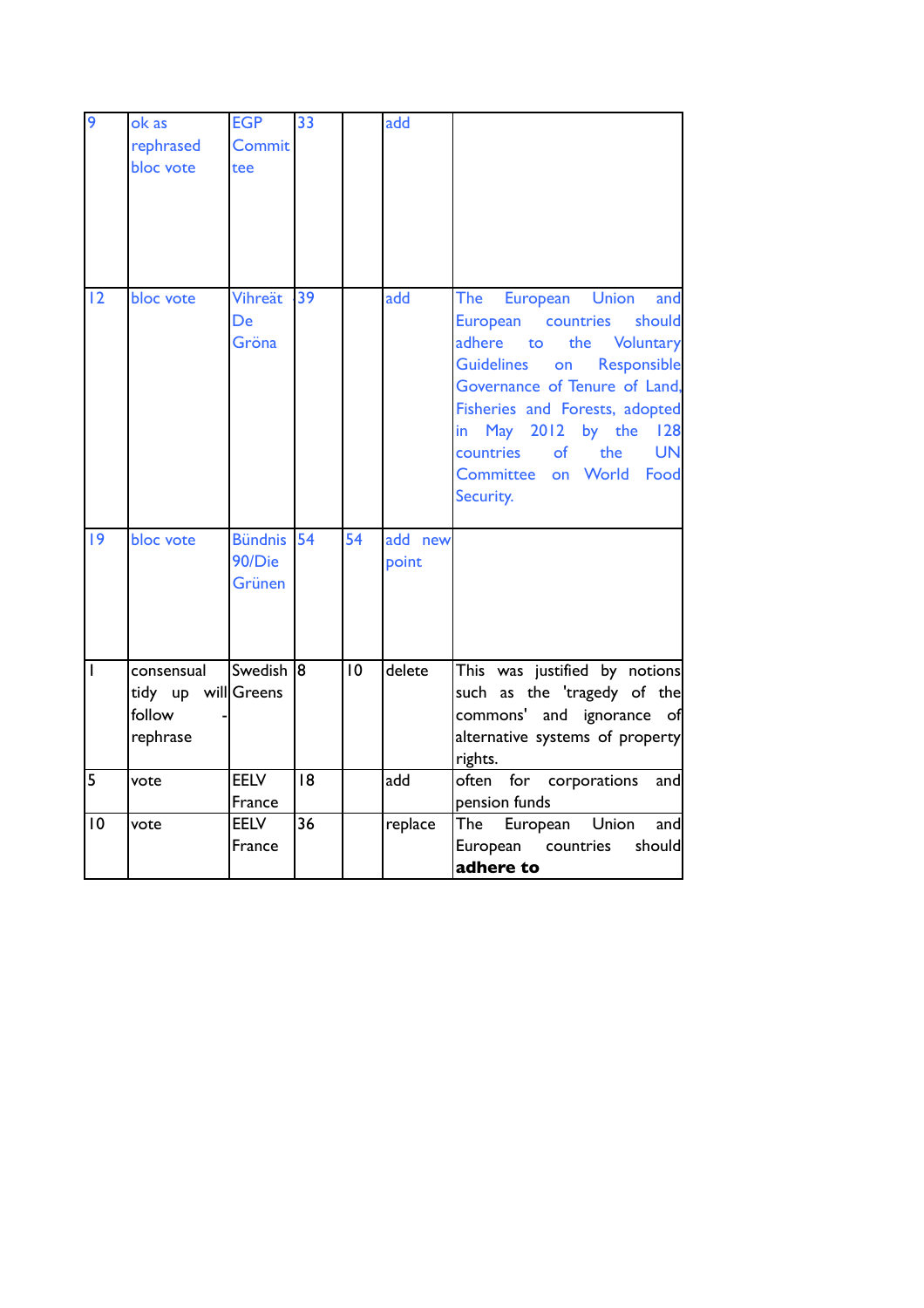| $\overline{11}$ | Split vote | <b>EELV</b><br>France              | 36 | 39 | add                 | European Union<br>and<br>The<br>European<br>countries should adhere to the<br>Voluntary<br><b>Guidelines</b><br>Responsible<br>on<br>Governance of Tenure of Land,<br>Fisheries and Forests,<br>adopted in May 2012 by the 128<br>of the<br>countries<br>UN<br>Committee on World Food<br>Security. |
|-----------------|------------|------------------------------------|----|----|---------------------|-----------------------------------------------------------------------------------------------------------------------------------------------------------------------------------------------------------------------------------------------------------------------------------------------------|
| 13              | vote       | <b>EELV</b><br>France              | 41 | 42 | replace<br>point 2. | 2. The European Union must<br>oppose the sourcing of biofuels<br>from land, which has been<br>seized from local people, as is<br>the case in countries such as<br>Colombia and Indonesia                                                                                                            |
| 4               | vote       | <b>Bündnis</b><br>90/Die<br>Grünen | 42 | 42 | add                 |                                                                                                                                                                                                                                                                                                     |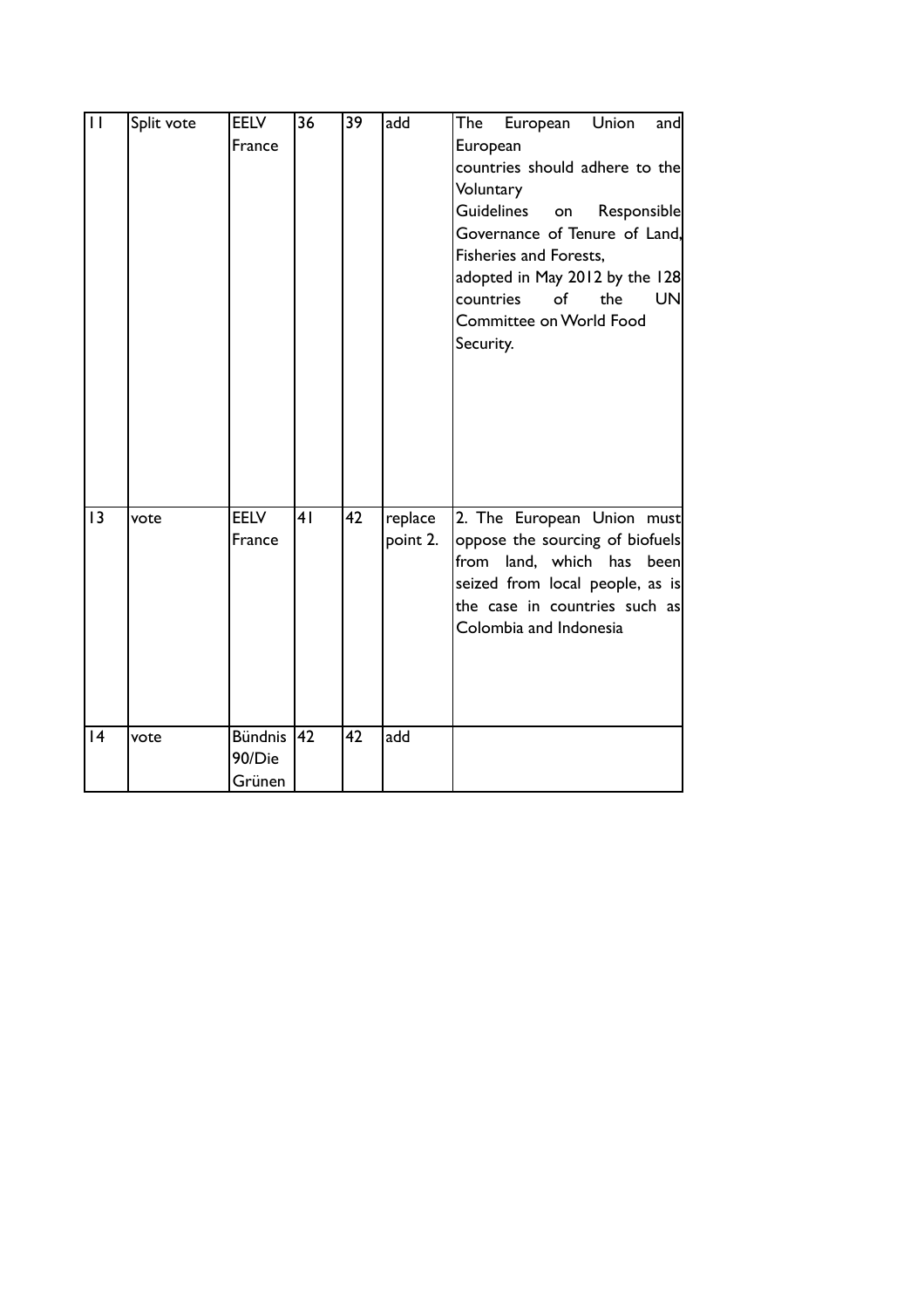| $\overline{15}$ | text to be<br>shortened<br>vote | EELV<br>France              | 44              | 45              | replace         | 3. The European Union should<br>activate the 2004 EU Land<br>Policy Guidelines, which<br>at<br>present it largely ignores.                                                                                    |
|-----------------|---------------------------------|-----------------------------|-----------------|-----------------|-----------------|---------------------------------------------------------------------------------------------------------------------------------------------------------------------------------------------------------------|
| 16              | vote                            | <b>EELV</b><br>France       | 50              |                 | add<br>sentence |                                                                                                                                                                                                               |
| 17              | vote                            | <b>EELV</b><br>France       | $\overline{52}$ | $\overline{54}$ | replace         | The European Union should set<br>up a registry of all EU public and<br>private actors involved in large-<br>scale land acquisitions abroad to<br>promote<br>transparency<br>and<br>progressive policy change. |
| 18              | vote                            | <b>EGP</b><br>Commit<br>tee | $\overline{54}$ |                 | add             |                                                                                                                                                                                                               |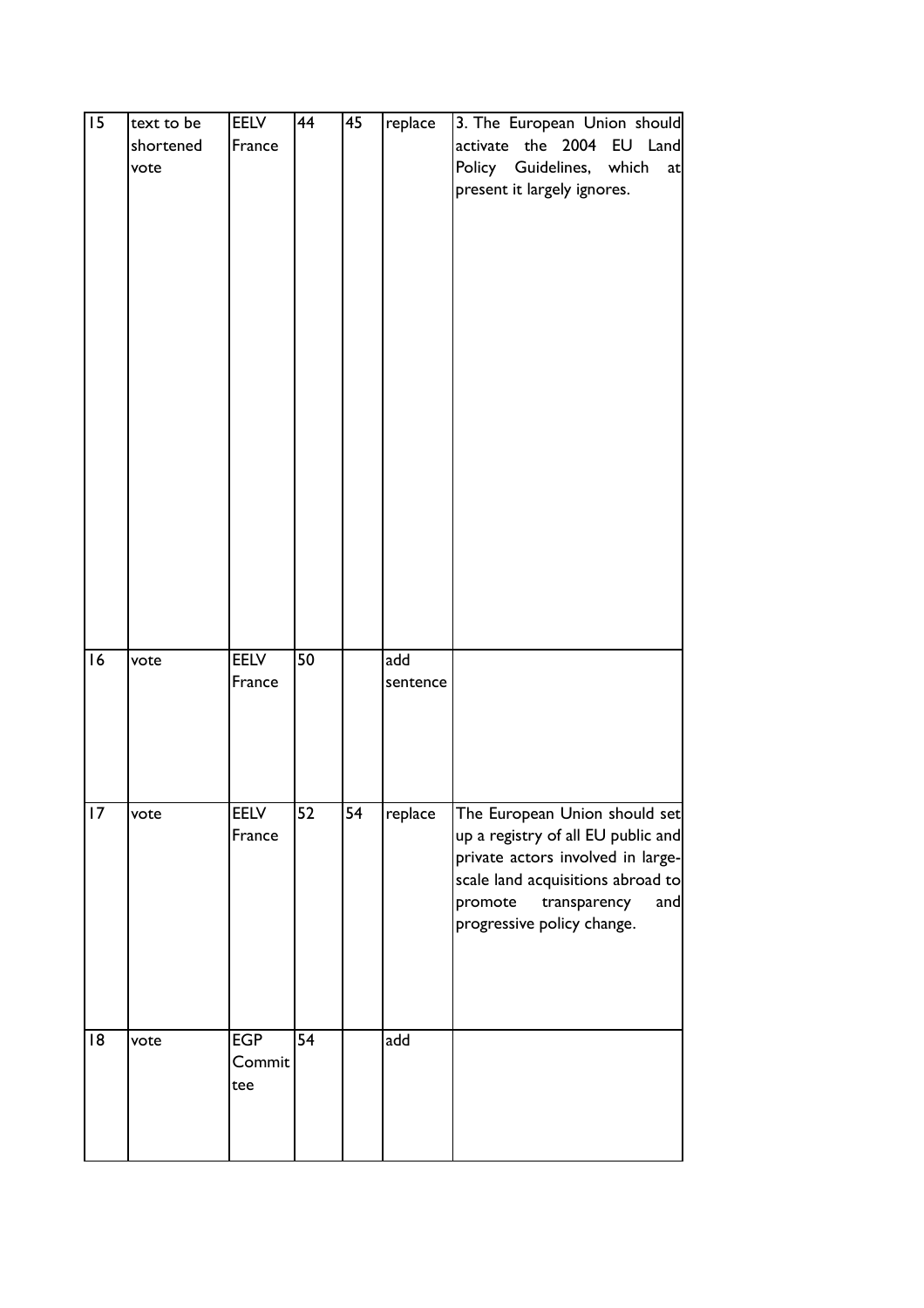| <b>Proposed Amendment</b>                                                                                                                                                                                                                                                                                   | <b>Explanation/Comment</b>                                                                                                                                                                                                                                                                                                                                                                                                                                                                                                                                                                                                                                                                                                                                                                                                                                    |
|-------------------------------------------------------------------------------------------------------------------------------------------------------------------------------------------------------------------------------------------------------------------------------------------------------------|---------------------------------------------------------------------------------------------------------------------------------------------------------------------------------------------------------------------------------------------------------------------------------------------------------------------------------------------------------------------------------------------------------------------------------------------------------------------------------------------------------------------------------------------------------------------------------------------------------------------------------------------------------------------------------------------------------------------------------------------------------------------------------------------------------------------------------------------------------------|
| Move lines 13 to 16 to the start at line 6.<br>Seizured land<br>pension funds and multinationals which produce consequence of land grab and also the aspects<br>on large-scale agrofuels and other agricultural should be mentioned.<br>commodities for export instead of food for the<br>local population. | The resolution is about land grab and the topic<br>should be presented right at the beginning.<br>There is long history of commons being<br>enclosed and taken from commoners both<br>within Europe and as a result of European<br>colonialism across the world. Millions of native<br>Americans,<br>Asians,<br><b>Africans</b><br>and<br>were<br>dispossessed of their lands and resources. This<br>was justified by notions such as the 'tragedy of<br>the commons' and ignorance of alternative<br>systems of property rights. The work of the late<br>Professor Elinor Ostrom, who was the first<br>woman to win a Nobel Prize in economics, for<br>her research into common pool property, has<br>shown that common pool property can be<br>managed sustainably and fairly.<br>often benefits corporations, The problem with common land is not the only |
| The European Green Party opposes such land "Should" is too soft. Corporations and pension<br>grabs. Land grabs are a serious threat to food funds are put above.<br>sovereignty and increase inequality.                                                                                                    |                                                                                                                                                                                                                                                                                                                                                                                                                                                                                                                                                                                                                                                                                                                                                                                                                                                               |
| "local food security, food sovereignty and Fair trade, as opposed to exploitative practices<br>global food justice"                                                                                                                                                                                         | such as land grabbing, can create income and<br>jobs in developing countries. The importance of<br>fair trade, also for food-importing developing<br>countries, is better reflected by the terms 'food<br>security' and 'food justice'.                                                                                                                                                                                                                                                                                                                                                                                                                                                                                                                                                                                                                       |
| EGP should declare that land can not be treated<br>according to the Free Movement of Capital<br>principle. In case of land-market free market<br>mechanisms should always be overruled by the<br>principles of sustainability and social justice.                                                           |                                                                                                                                                                                                                                                                                                                                                                                                                                                                                                                                                                                                                                                                                                                                                                                                                                                               |
| peasants and their social movement allies in<br>opposing land seizures, securing land rights<br>and struggling for land reforms.                                                                                                                                                                            |                                                                                                                                                                                                                                                                                                                                                                                                                                                                                                                                                                                                                                                                                                                                                                                                                                                               |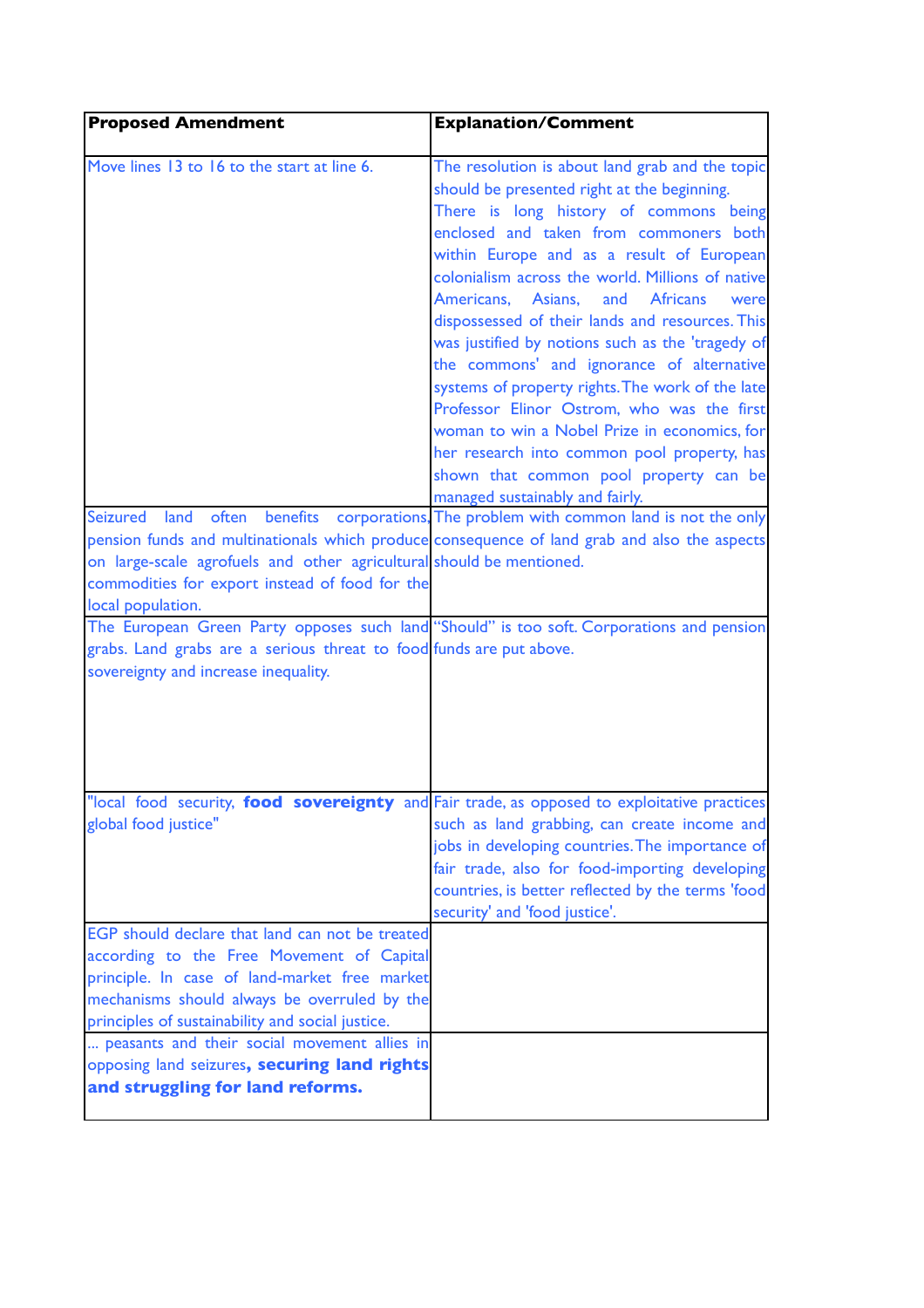| "Cites as an example the Varela National Park                                                 |                                                     |
|-----------------------------------------------------------------------------------------------|-----------------------------------------------------|
| and the Boloma Bijagós Archipelago, a UNESCO                                                  |                                                     |
| Biosphere Reserve in the state Guinea-Bissau in                                               |                                                     |
| West Africa, where the Diola people and the                                                   |                                                     |
| unique ecosystem are at risk from threatened                                                  |                                                     |
| exploitation of the local mineral wealth, including                                           |                                                     |
| oil extraction and and uranium mining, by                                                     |                                                     |
| commercial interests.                                                                         |                                                     |
| the UN Committee on World Food Security                                                       |                                                     |
| <b>United</b><br><b>Nations</b><br>to<br>the<br>and                                           |                                                     |
| International convention on economic                                                          |                                                     |
| social<br>rights that<br>calls<br>and<br>for                                                  |                                                     |
| from<br>forced<br>protection<br>eviction                                                      |                                                     |
| regardless of person's land tenure                                                            |                                                     |
| status - whether it is formal                                                                 |                                                     |
| eliminate<br>linformal.<br>States have to                                                     |                                                     |
| discrimination related to<br><i>informal</i>                                                  |                                                     |
| tenure and to prevent, prohibit and                                                           |                                                     |
| eliminate discriminatory practices.                                                           |                                                     |
| "6. The EU Commission should temporarily For example in Cambodia we see serious               |                                                     |
| suspend trade preferences on agricultural human right violations during land grabs which      |                                                     |
| products in cases where human rights abuses are increased since Cambodia was granted better   |                                                     |
| identified in the framework of land concessions." market access for sugar cane by the EU. The |                                                     |
|                                                                                               | Commission is reluctant to investigate and          |
|                                                                                               | suspend the trade preferences.                      |
|                                                                                               | As it stands, "this" refers to colonialism, but the |
|                                                                                               | concept of the tragedy of the commons was           |
|                                                                                               | coined in 1968. Could possibly be rephrased         |
|                                                                                               | instead of deleted.                                 |
|                                                                                               |                                                     |
| often for corporations, sovereign and pension Sovereign funds have the same effect as the two |                                                     |
| funds                                                                                         | other bodies mentioned                              |
| The European Union and European countries                                                     |                                                     |
| should acknowledge                                                                            |                                                     |
|                                                                                               |                                                     |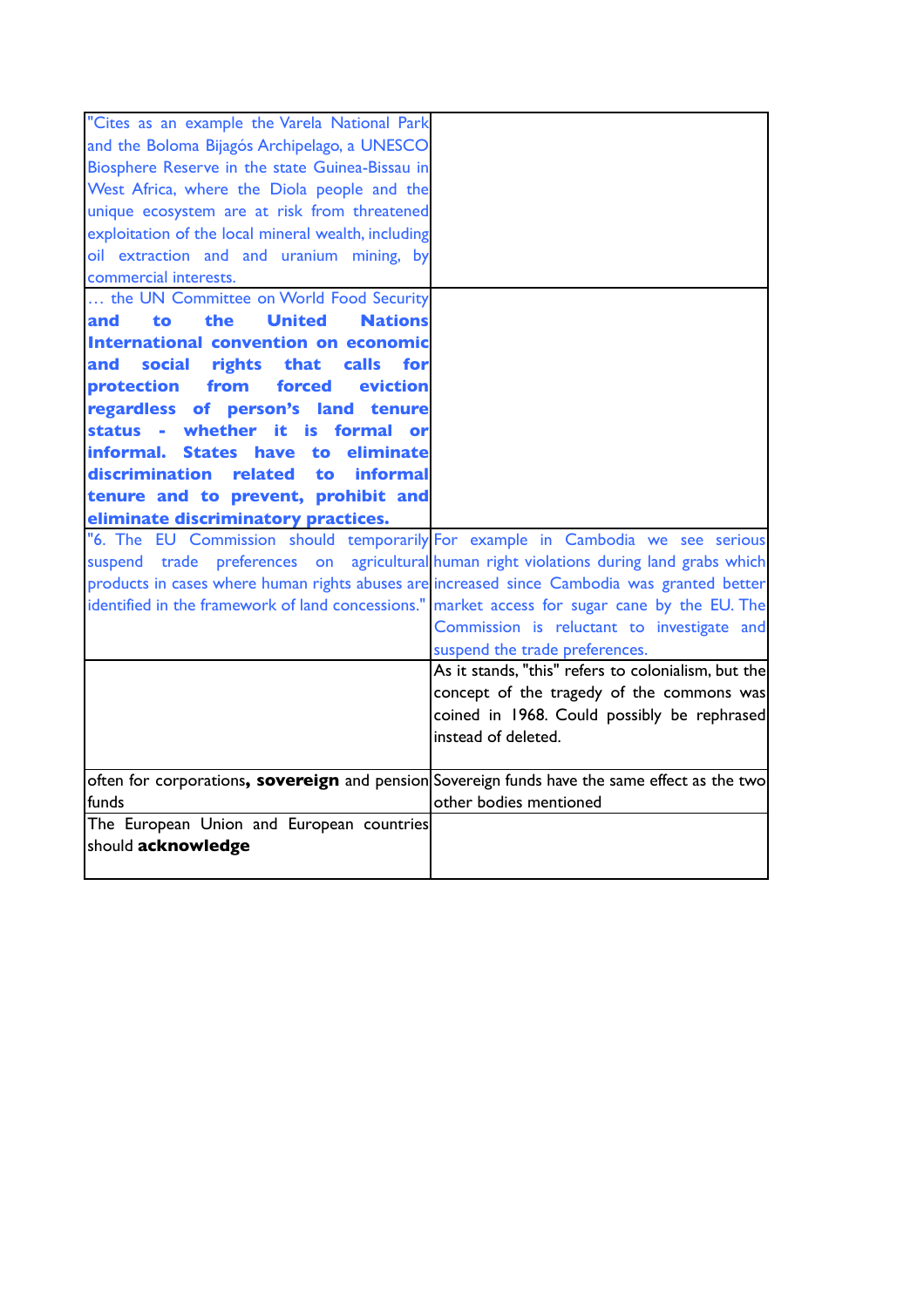. The European Union and European countries should acknowledge that the Voluntary Governance of Tenure of Land, Fisheries and Guidelines on Responsible Governance of Tenure Forests, adopted in May 2012 by the 128 of Land, Fisheries and Forests, adopted in May countries of the UN Committee on World 2012 by the 128 countries of the UN Food Security is but a start. The EU should Committee on World Food Security **is a first** take the initiative to go from a voluntary level **small step in a good direction. But,** (as the text is voluntary! And not all authorities **together** with most NGOs **farmers' organizations, they underscore the voluntary nature of** these Guidelines into their public aid. One may **these guidelines as governments do** add that the agreement of local chiefs is not **hot guarantee the cancellation of past** always a guaranty. **land concessions and the continuation of such land grabs. // Therefore the** http://www.sosfaim.org/developpement-rural-**EU and its Member States must** FR-sosfaim-actu**commit to condition their public aid to** sosfaim\_fao\_terres\_foncier.htm **the actual implementation of the Guidelines.** Guidelines on Responsible  $and|conform$  their policy in line with the  ${\bf they}$ Guideliness) to a regular EU policy by including 2. Given that the main source of the food prices' The EU policy should be placed into the larger spikes all over the world since 2006-07 have framework of food prices and the increase of come from the huge and increasing volumes of cereals & oilseeds devoted to agrofuels. The US and EU cereals and oilseeds devoted to $|$ goal is to stop all import of agrofuels (even agrofuels, the European Union must oppose the from « not grabbed lands ») and to stop the sourcing of biofuels from food products production of agrofuels in the EU worldwide, which clearly include lands grabbed from local people, as it is the case in countries such as Colombia and Indonesia, but also in the EU itself. "We need strict sustainability criteria for the import of biofuel."